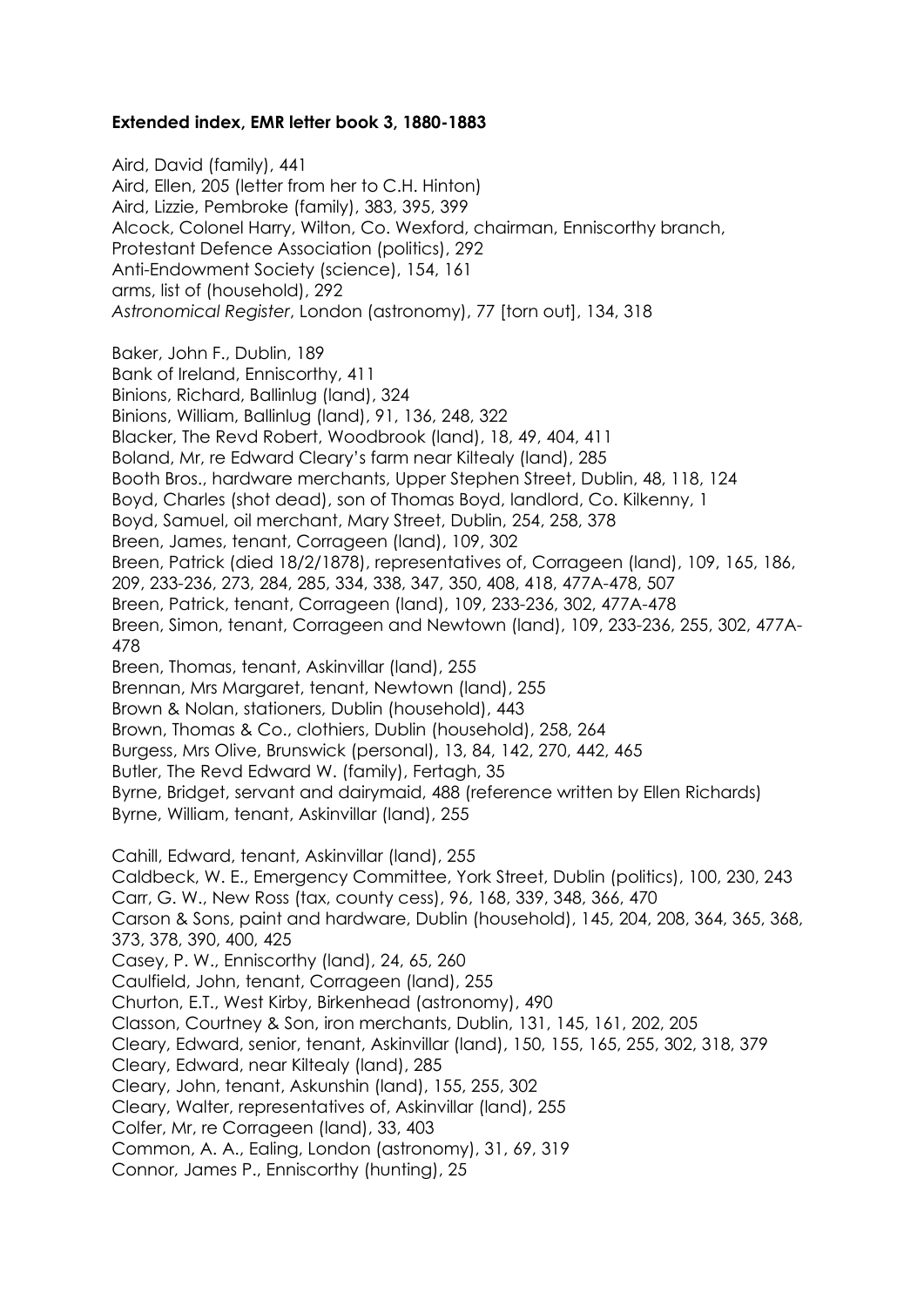Connors, Thomas, tenant, Askinvillar (land), 255 Conran, William, Corrageen, Killann (land), 33, 135, 155, 165, 302 Cooke & Sons, York (astronomy), 452 Cookman, Nathaniel, J.P., Monart House, Enniscorthy (personal/politics), 150 Cooney, John, horse breeder, Kilnamanagh, Oulart (farm), 158 Cooper, The Revd J. S., rector, Killann (parish), 410, 411, 415, 421, 424 Copland, John, tenant, Newtown (land), 255 Corbett, P., income tax, Waterford (land), 91, 173, 468 Corcoran, John, Enniscorthy (land/legal), 51, 54, 93, 103, 107, 109, 110, 111, 124, 130, 137, 139, 155, 157, 163, 165, 174, 177, 222, 224, 237, 255, 257, 260, 266, 285, 335, 345, 357, 362, 394, 396, 466, 471, 472, 492, 494, 509 Corrageen, map (land), 135 coursing club, Enniscorthy (hunting), 25 Courtown, Earl of, Gorey (politics), 228, 277, 381, 503 Cowman, Mrs Mary, tenant, Askinvillar (land), 255 Cowman, Thomas, tenant, Askinvillar (land), 255 Cowper, Earl of, Lord Lieutenant, Dublin (politics/land), 352 Cox Bros., shipping, Waterford, 185, 195 Crafts, Mrs, Chicago (personal), 1 Crafts, The Revd W. F., Chicago (personal), 1 Cullen, John, caretaker, Slievebawn (land), 156, 193, 295 Currier, Mrs Ellen, Denver, Colorado (personal), 30, 58, 70, 92, 158, 160, 206, 392 *Daily Express*, Dublin, 86, 88, 103, 181, 213, 221, 276, 322, 421, 462 Daniels Bros., seedsmen, Norwich (garden), 329, 333 Darley, Dr W. F., judge, county court (legal), 409, 413 Davies, W. H., Liverpool (astronomy), 491, 499 Davies & Pratt, clothes, Pembroke (household), 429 Davis, S. & A. G., Enniscorthy (household), 24, 68, 185 Deacon, William, tenant (land), 323 Deady, J., National Bank, Enniscorthy, 36, 79 Delaney, Mrs Ellen, tenant, Askinvillar (land), 255 Delaney, Michael, tenant, Askinvillar (land), 255 de la Poer, Count, Gurteen, Kilsheelan, Co. Tipperary (politics/land), 112 Devereux, William, tenant, Corrageen (land), 255 Dickson & Sons, nurserymen, Newtownards (garden), 385, 410, 418, 470, 511 Do(o)negan, Michael, Askunshin (land), 155, 255, 302, 420 Donoughmore, Earl of (politics), 286 Doolan, John, tenant, Corrageen (land), 255 Doran, Mrs Elizabeth, née Forrestal (land), 359 Doran, Michael (land), 359 Doyle, M., iron merchant, Pill Lane, Dublin, 120 Dublin, Wicklow & Wexford Railway, 210, 212, 248 Duke, L. P., Leeson Street, Dublin (land/politics), 239 Dunne, Mrs Catherine, tenant, Newtown (land), 255 Earl(e), Martha, servant, Killann (farm), 267, 377 Edmondson & Co., engineers, Capel Street, Dublin, 20, 34, 477

Ellis, A., land valuer, Kilpoole, Wicklow (land), 285, 305, 318, 347, 348, 354 Emergency Committee, Orange Order, Dublin, 74 [torn out], 78 [torn out], 100, 230, 243, 309, 321, 406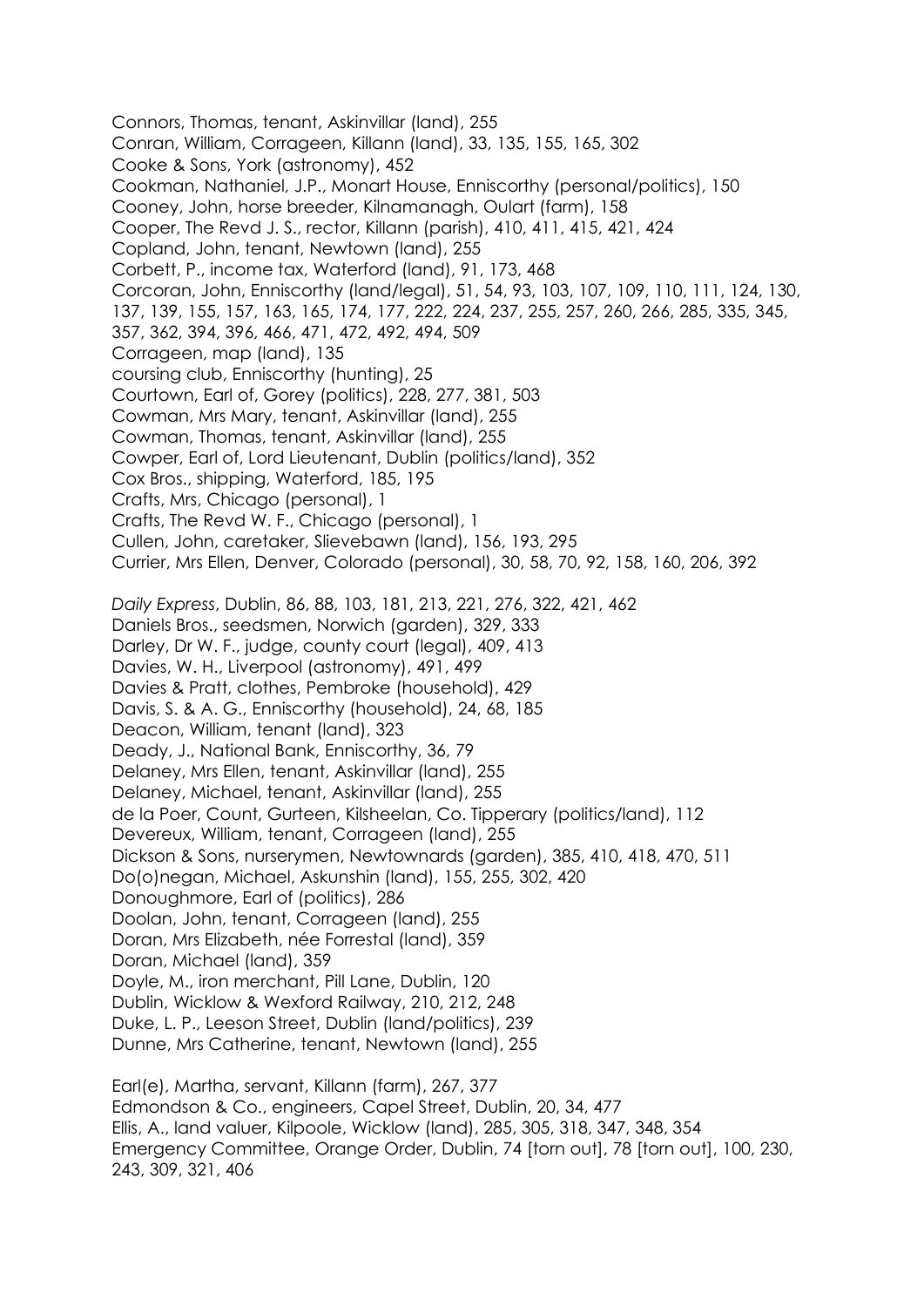*English Mechanic*, London, 69, 142, 207, 310 Enniscorthy, station master, 210 Enniscorthy Coursing Club (hunting), 25 Erck, Wentworth, Bray (politics), 71-72, [75, torn out], 81, 269, 496 Espin, The Revd J. E., Birkenhead (astronomy), 487 *Evening Mail*, Dublin, 64, 83, 85, 89, 168, 264, 305, 365 Fannin & Co., Dublin (medical), 191, 195, 198, 511 Faucett, Lieutenant Colonel R.H., resident magistrate, Gorey (legal), 313, 317 Ferns, Bishop of (Roman Catholic), Enniscorthy, 17 Finn, The Revd Mr, Kiltealy (politics/land), 254 Fitzpatrick, P., seedsman, Enniscorthy, 24 Forrestal, Anthony, tenant, Newtown (land/legal), 255, 359 Foster, W. E., chief secretary, Dublin Castle (politics), 55-56, 186-188, 211, 282, 285, 287 Fox & Corcoran, Enniscorthy and Dublin (land/legal), 10, 27, 46, 51, 95, 98, 101, 102, 103, 114, 119, 121, 127, 131, 139, 159, 174, 190, 196, 222, 240, 252, 272, 274, 275, 285, 288, 291, 294, 306, 311, 316, 320, 336, 361, 363, 393, 407, 409, 423, 438, 477A-478, 485, 504, 512 Frost, Alfred J., London (astronomy), 502 Furlong, Mr, Probate Court, Dublin (land), 334, 338 Gainfort, Joseph, Wexford (household), 148, 164, 389, 501 Galavan & Co., coal merchants, New Ross (household), 132, 151, 201, 416 Gallagher, James, iron forge, Enniscorthy, 140, 157 Gardiner, Miss Harriette, Farmhill, Killala, Co. Mayo (politics), 86; renowned for her stern approach towards tenants Garvey, Daniel, butter factor, Kevin Street, Dublin (farm), 184, 367, 375, 447, 477 Gates, Miss Adelia, San Francisco (personal), 38, 417, 442 Gates, Miss Eveline, Yellow Springs (personal), 11, 442 Gibson, The Hon. Edward, M.P., London (politics), 138 Gladstone, W. E., London (politics), 341-342 Goddard, Norris, Gardiner Street, Dublin (politics), 132, 133, 284 Godfrey, Francis, income tax collector, Enniscorthy, 77 [torn out], 290, 337, 392, 469, 476, 481 Godley, Denis, Irish Church Commission, Dublin (land), 39, 45, 106, 313 Gorman, Owen (land), 323 Graham, John, tenant (land), 165 Graham, William, tenant, son of John (land), 165 Graves & Sons, timber merchants, New Ross, 414, 416, 466, 471, 481, 491, 497, 505, 507 Greene, John, Wexford (personal), 9, 16, 19, 60, 87 Greenwood Co., treasurer, Kansas (financial), 363, 370 Gregory, W., optician, Strand, London, re binoculars, 489, 493 Griffin, The Revd G., The Presbytery, Millstreet (politics), 23 Griffith, Morris & Co., Liverpool, oil merchants (household/farm), 73 [torn out], 85, 294, 321 Griffiths, George, editor, *The Watchman,* Enniscorthy (land), 45, 62, 102, 162 Grothier, James, tenant, Corrageen (land), 255, 479-480 Grubb, Howard, Dublin (astronomy), 28, 46, 47, 57, 63, 110, 113, 121, 143, 396, 398, 452, 496, 506 Gyles, Walter, Land Corporation, Dublin, 73 [torn out], 101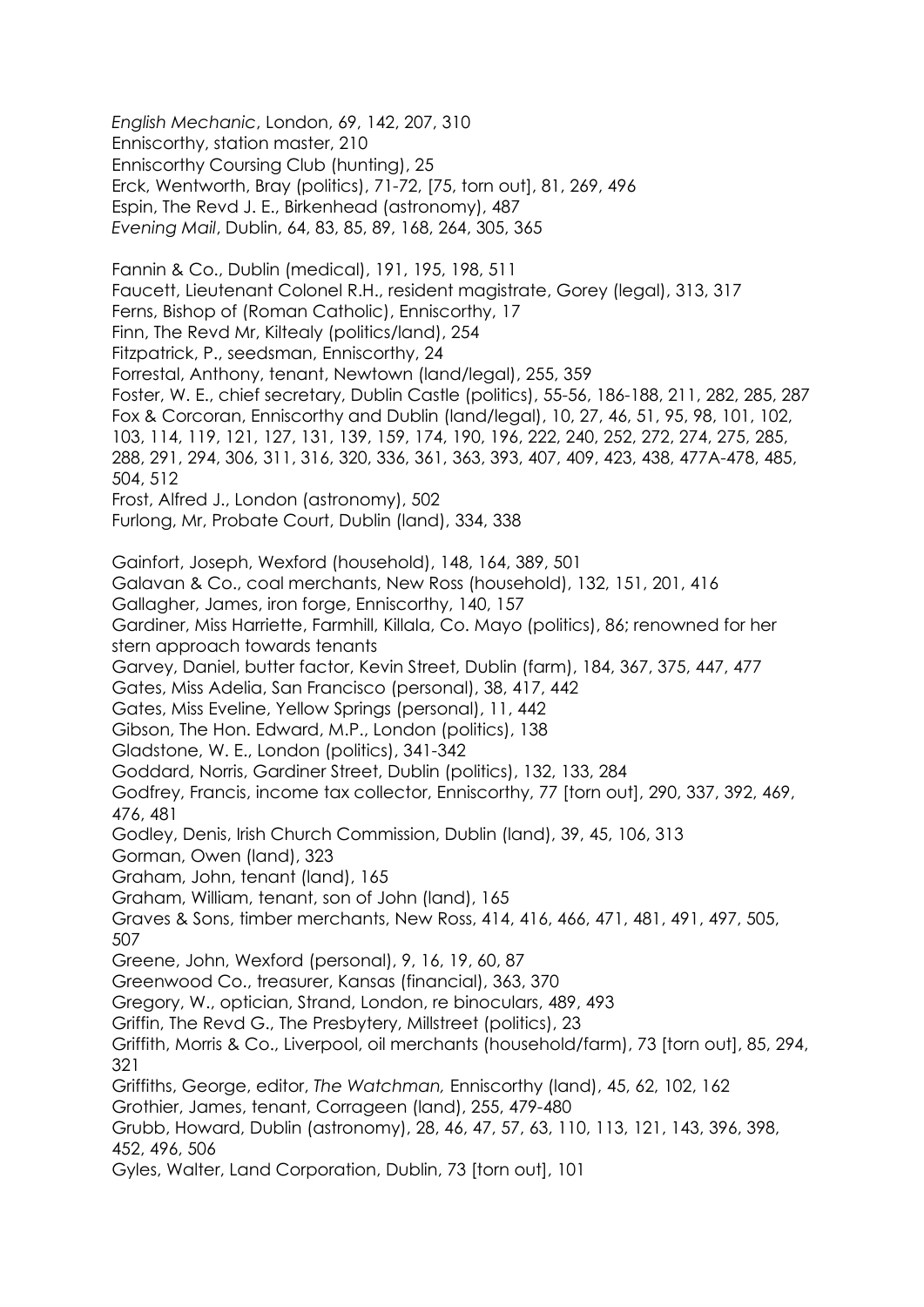H., Mr J., Croydon, re lathe (astronomy), 207 Hansen, Jenny, Molkom, Sweden (personal), 2-5 Harris, Messrs D., billiard table maker, Charlemont Bridge, Dublin (household), 343 Harvey, Newenham, Waterford (household), 190, 191, 199, 202 Hasbrouck, Mrs Lydia Sayer (personal), 412 Hasbrouck, Dr Sayer (personal), 412 Hasluck, Paul N., Clapham, London (engineering), 106, 428 Hatton, The Revd H., Monart Glebe, 265, 289 Hayes, Michael, tenant, Askunshin (land), 155, 255 Heuston, Mrs, Tipperary, re Martha Earl(e), 267 Hildreth, Henry, Lowell, Massachusetts (personal), 32, 59, 453 Hinton, C. H., Uppingham, Rutland (household), 142, 166, 167, 204, 205 (from Ellen Aird), 209, 213, 217, 220, 226, 231, 232, 246, 249, 252, 261, 268, 283, 303, 330, 340 Hodges & Co., booksellers, Dublin, 108, 252 Hoffmann, Nanna, Stockholm, Sweden (personal), 7-8, 445 Hogan, John, Leinster Road, Dublin, re map, 420 Holland, John R., Lancaster Gate, London (land/politics), 117 Hope, Francis, Enniscorthy, 178 Horne & Thornthwaite, London (astronomy), 452 Horne, Mrs Sarah, London (personal), 344. 350 Hug, William, watchmaker, Dublin, 164 (from Ellen Aird), 218, 223, 240 Hughes, Benjamin, *Wexford Independent* (household), 300 Hughes, Mr and Mrs, London (personal/politics), 169 Humphreys, Captain Charles E., Brunswick (personal), 142 income tax, Enniscorthy, 77 [torn out], 290, 337, 392, 469, 476, 481 Inland Revenue, Dublin, 389 Inland Revenue, Wexford, 118, 356 inspector of taxes, Waterford (land), 91, 173, 296, 329, 380, 468 insurance, Waterford, 207 Ireland, John & Son, army supplies, Ellis Quay, Dublin, re sword frogs, 267 Irish Church Commission, Dublin, 39, 45, 106, 113, 119, 144, see Irish Land Commission Irish Land Commission, Dublin, 216, 251, 259, 303, 315, 359, 397, 402, 425, 430, 444, 447, 448, 369, 473, 482, 510 Irish Land Commission, Enniscorthy, 360 Irwin, Thomas, Royal Irish Constabulary, Enniscorthy, 59, 186, 197, 233, 239, 249, 250, 291, 402, 418, 453 Ives, Albert Chester, American journalist, London (land/politics), 169, 194 Jackson, John C., London (astronomy), 77 [torn out], 134, 430 Jones & Son, rubber manufacturers, Dublin, 387, 388, 395 Kavanagh, Arthur, Borris (land), 404 Kavanagh, Thomas, tenant, Grange (land), 255 Kavenagh, William, saddler, New Ross, 34 Kearney, James Aylward, Shankill Castle, Co. Kilkenny (land), 50, 53, 105, 122, 172, 196, see Dawson A. Milward Kelly, Mr, car owner, New Ross, 368 Kennan & Sons, Dublin (engineering), 6, 10, 27, 29, 36, 39, 40, 41, 43, 48, 52, 62 Kennedy, R. R., resident magistrate, Wexford (politics), 295, 302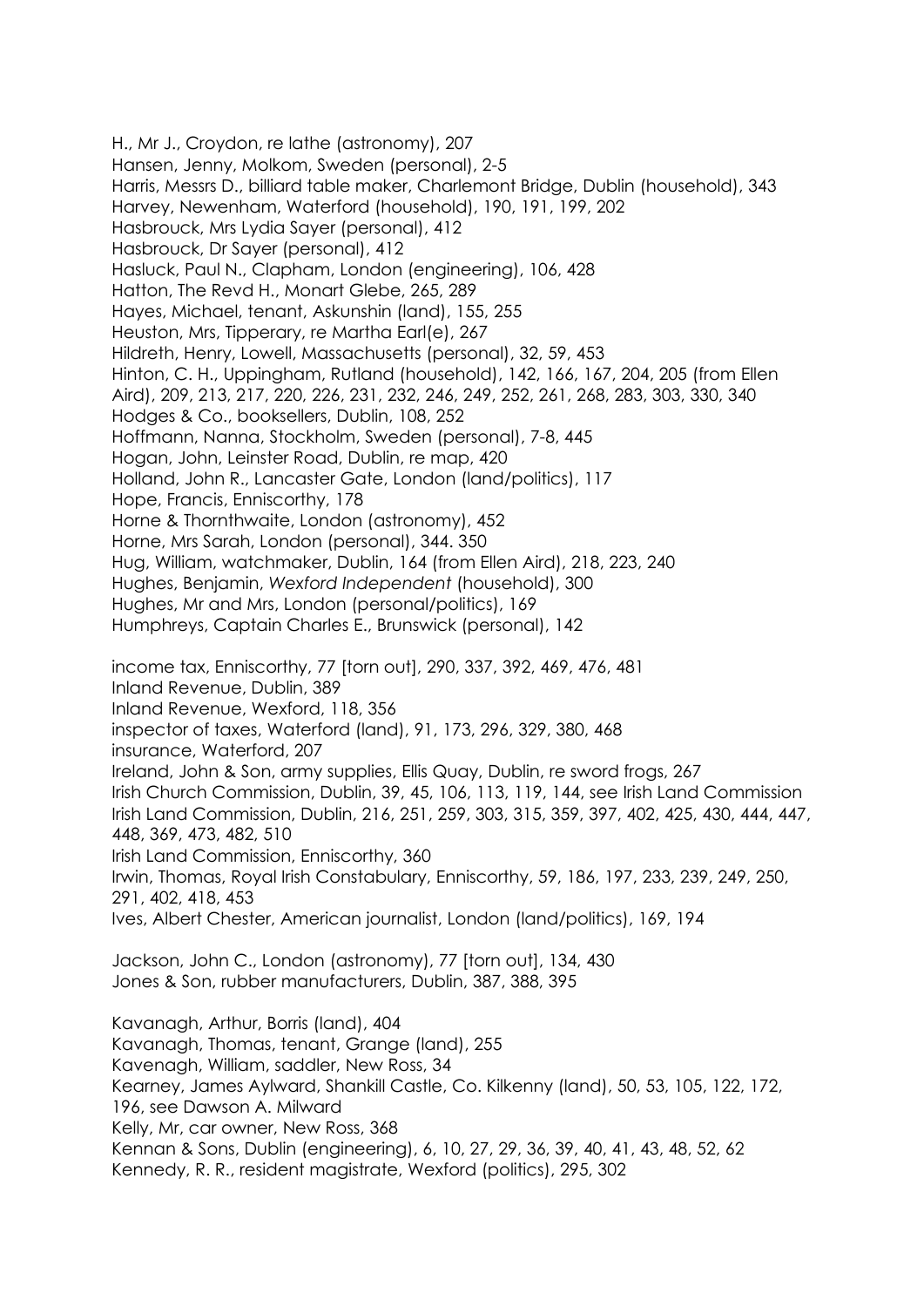Kibblewhite, E. J., *English* Mechanic, London, 432 King, Henry, tenant, Askinvillar (land), 97, 98, 155, 165, 170 King, John, Askinvillar (land), 302 King, Robert, Askinvillar (land), 302

Land Corporation, Dublin, 73 [torn out], 101 Land Corporation, London, 423 land court, Enniscorthy, 362, 467 Landberg, Ida, Karlstad, Sweden (personal), 90 Land League (politics), 55, 86 Leach, Graves A., Dublin (legal), 409, 413 Leary, Patrick, tenant, Askinvillar (land), 255 Lewis, Mrs Lucina H., Yellow Springs (personal), 442 Lilburn, John, collector of revenue, Wexford (gun tax), 118, 356 Little, Simon, Wexford (land), 287 Liverpool Astronomical Society (astronomy), 491 Lopdell, Annie, Fertagh (personal), 15 Lord Lieutenant, Dublin (politics/land), 352 Lovett, George O., estate agent, Kansas, re sale of land, 351 Lyons, J., photographer, Wexford, 35, 40, 43

McCullagh, John, Enniscorthy (land), 152, 245, 444 McDermott, Mr, cabinetmaker, Castle Hill, Enniscorthy (household), 6 Macoubrie, George, Coolbawn (farm), 250, 268, 317, 323 Magrath, Colonel J., Bradford on Avon, Wiltshire (politics), 241, 281 Malone, James, Enniscorthy (farm), 54 Manners, The Right Hon. Lord John, London (land/politics), 180 maps (land), 135 Marshall, Peter, Hume Street, Dublin (politics), 108, 132, 133, 214 Mason, Thomas, optician, Essex Bridge, Dublin, re binoculars, 489, 493, 494 Maunsell & Co., Dublin, 64, 83, 85 Meadows, Mr, Wexford, re electoral register, 337 Milward, Dawson A., Kilkenny (land), 304, 315, 369, 433 Moffat, Mr, Ballyhyland (politics), 295 Morrissey family, tenants (land), 403 ('luke-warm Land Leaguers') Morrissey, Mr, re deliveries, 505 Morrissey, Michael J., tenant, Askinvillar (land), 256 Morrissey, Michael P., tenant, Askinvillar (land), 256 Morrissey, Patrick, tenant, Corrageen (land), 256 Mumford, Mr, an American (personal), 4

National Bank, Enniscorthy, 36, 79, 141, 153, 269, 271, 358, 398, 423 Neal, Hugh, Corrageen (land), 242 Noble, Captain, Uckfield (astronomy/politics), 154, 161 Norrbom, Jenny, see Hansen Norrbom, Mrs Maria, Molkom, Sweden (personal), 21 Nowlan, Daniel, tenant, Askinvillar (land), 29

Oaks, Mrs Margaret, Askunshin (land), 44, 153, 224, 358, 509 O'Brien, J., land court, Enniscorthy, 467 O'Dempsey, T. J., solicitor, Enniscorthy, 420, 422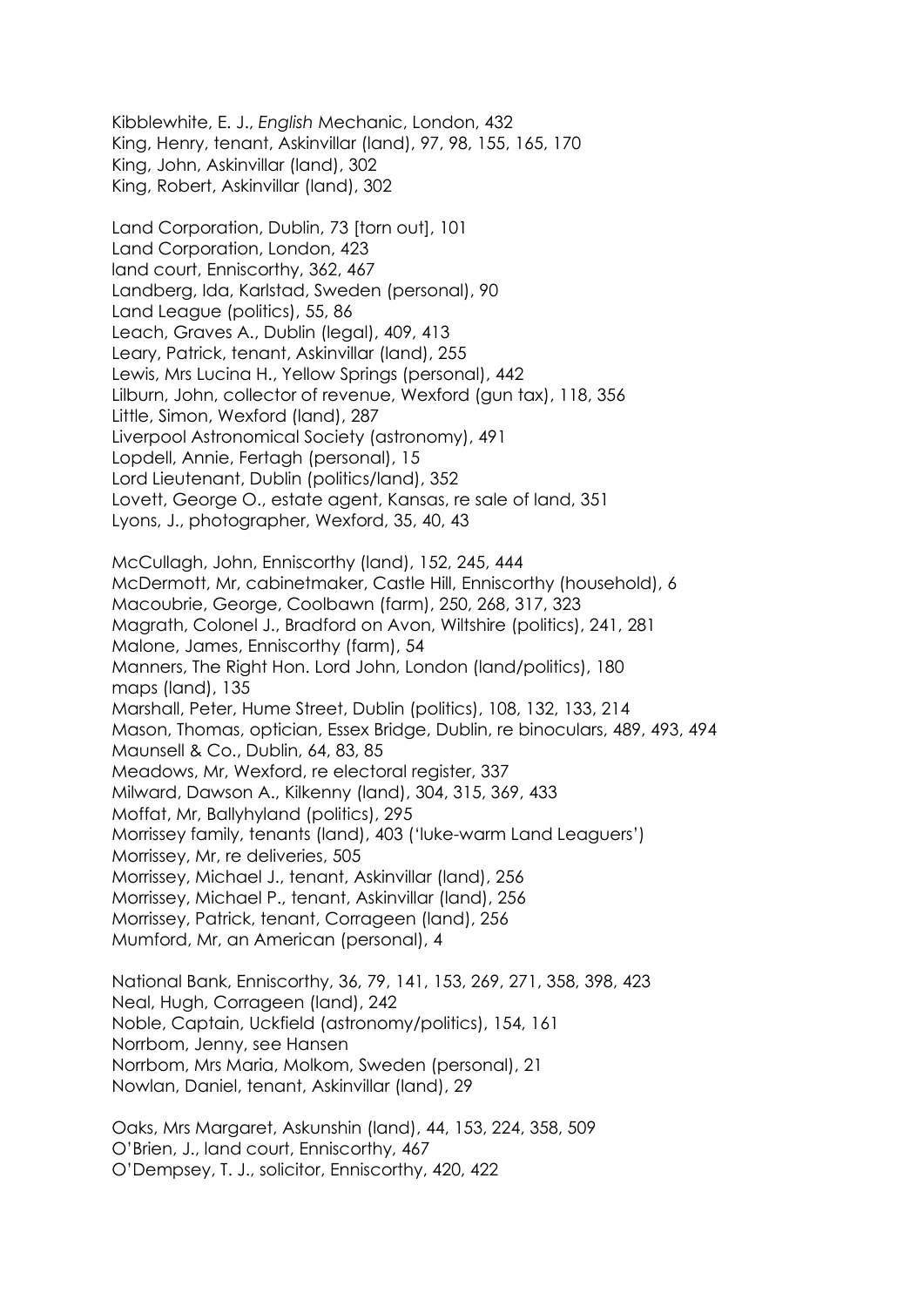O'Flaherty, P. J., Enniscorthy (legal), 33, 136, 339, 359 Ogle, T. A., Verona, Enniscorthy, re hunting (leisure), 193 O'Neill, C., Slaney Place, Enniscorthy, 266 Orange Order, Grand Lodge, Dublin (politics), 61, 74 [torn out], 78 [torn out], 100, 230, 243, 309, 321, 406 Orpen, Goddard H. (personal), 247, 271, 443, 483 Orpen, John H., Dublin (legal), 175, 218, 364, 479 Orpen, John R., Dublin (land/legal), 78 [torn out], 115, 143, 147, 149, 152, 215, 259, 262, 334, 343, 379, 405, 467, 479, 484, 486 Owen, Mrs Annie J. (family), 508 Paul, Sir Robert J., Ballyglan (family), 441 Payne, William, traffic manager, Dublin, Wicklow & Wexford Railway, Dublin, 212 Peare, Charles, Carrick on Suir (land), 70, 79, 289, 306, 328, 333, 428, 441 Pennefather, Mrs S., Chatham, Canada (personal), 42 Percival, J. W., secretary, local committee, Property Defence Association, Wexford (politics), 313 Pettigrew, Alexander, horse breeder, Enniscorthy (farm), 175 Phelps, W. E., inland revenue, Dublin, 389 Pickering, Professor E.C., Harvard Observatory, Cambridge, Massachusetts (astronomy/politics), 482, 500, 512 Pim Bros., drapers, Dublin (household), 6, 9, 184, 192, 193, 485, 488 Poor Law valuation office, Dublin, 419 Porter, Surgeon, Merrion Square, Dublin (politics), 18, 81, 82 Power, The Revd James, Marshalstown (land), 172 Presentation Convent, Enniscorthy, 394 Probate Court, Dublin (land), 334, 338 Property Defence Association, Dublin (land/politics), 76 [torn out], 108, 112, 120, 126, 132, 133, 146, 173, 176, 177, 179, 210, 214, 220, 227, 238, 273, 275, 279, 284, 288, 310, 311, 313, 314, 346, 351, 353, 354, 355, 356, 357, 387, 391, 406 Pryce-Jones, Pryce, draper, Newtown, Wales (household), 56, 162 railway station, Enniscorthy, 210 Registrar General, Dublin, 369 Richards, The Revd W. J. B., London (astronomy), 26, 31 Rigby, John & Co., gun makers, Dublin, 50, 52, 53, 57, 60, 63, 94, 9, 105, 253, 300, 314, 319 Ripley, David, uncle of Celestia Wattles, Newark, New Jersey (personal), 74 [torn out], 92 Robinson, Henry P., Parliament Street, Dublin (land/politics), 276 Ross, William, Enniscorthy (household), 400 Ross, Murray & Co., engineers, Dublin, 63, 83, 89, 95, 99, 116, 125, 150, 155, 221, 231, 242, 276, 278, 301, 307, 312, 332 Royal Irish Constabulary, 188, 267 Royal Irish Constabulary, Enniscorthy, 59, 197, 233, 239, 249, 250, 291, 402, 418, 453 Royal Irish Constabulary, Killann, 94, 198, 244 Royal Irish Constabulary, county inspector, Wexford, 230, 287, 353 Royal Irish Constabulary, inspector general, Dublin, 297, 304, 382 Ruttledge, F., Coolbawn (land), 96, 97, 100, 403, 438 Ryan, The Revd Martin F., Kiltealy (personal), 20, 68, 171 Ryan, Mrs Catherine, tenant, Corrageen (land), 33, 135, 155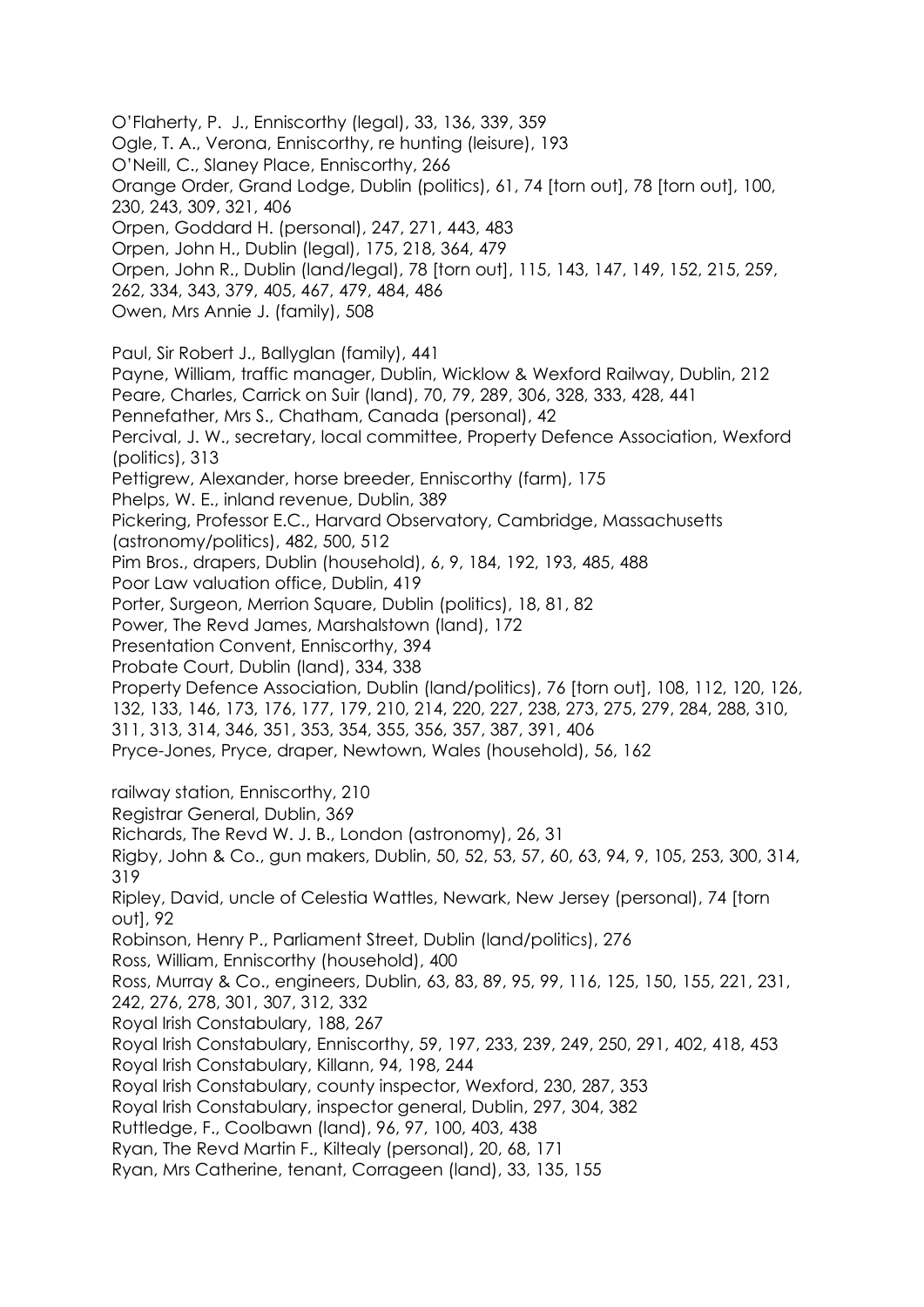Ryan, P., Enniscorthy (household), 419

Sadler, Herbert, Selenographical Society, London (astronomy), 15, 33, 492, 498, 505 Sargent, Annie, Tramore (personal/family), 434 Sargent, Harry R., Waterford (family), 104, 115, 199, 201, 374, 375, 439-440 (including letter from Ellen), 441 Sargent, W. A., Waterford (personal/household), 207, 390 Scallion, Matt, tenant, Askinvillar (land), 155, 256, 362 Scott, Mr, London, re advertisement in *English Mechanic,* 487 seeds, list (garden), 80 — peas, kidney beans, runner beans, spinach, broccoli, brussels sprouts, cabbage, carrot, celery, cress, lettuce, onions, parsley, parsnip, radish, marrow, potatoes; 299 — peas, broad beans, French beans, runner beans, spinach beet, broccoli, brussels sprouts, cabbage, carrot, curled cress, celery, potato onion, onion, parsley, parsnip, white turnip, red turnip, spinach, marrow, potato, salsify; 431 — peas, French bean, runner bean, spinach beet, broccoli, brussels sprouts, cabbage, curled savoy, carrot, curled cress, celery, lettuce, potato onion, onion, parsley, parsnip, radish, spinach, marrow, salsify, potato Selenographical Society, London, 15, 26, 31, 33, 69, 319, 325, 331, 492, 498, 505 Shea, John, tenant, Askinvillar (land), 256 Sinnott, James, land steward, Newtown (land), 66-67 (reference) Sinnott, John A., solicitor, Enniscorthy (legal), 450, 454, 462, 507 Sinnott, Kitty, Kingstown (personal), 151 Sinnott, Miss Mary, cook, Newtown (household), 326 (reference) Sinnott, Moses, brick merchant, Enniscorthy, 505 Sinnott, Richard, senior, rent warner, Newtown (land), 66, 151, 156, 232, 324, 326 Sinnott, Richard, junior, Newtown (land), 165 Slievebawn (land), 156, 193, 295 Slye, George, coachmaker, Enniscorthy, 170, 372 Smith, Henry, ironmonger, Capel Street, Dublin (household), 109, 123, 244 Smith, J. & C., timber merchants, Enniscorthy, 25 Spencer, J. D., Dublin, re tracing muslin (household), 263 Stafford, Philip, tenant, Newtown (land), 256 steamship company, Wexford, 217 Stokesbury, Michael, tenant, Corrageen (land), 256 Stubbs, Messrs, toolmakers, Warrington, 41 tenants (land), 122, 203, 255-256, 257 Thompson Bros., agricultural machinery, Wexford (farm), 179, 388 Tobin, Philip, tenant, Askunshin (land), 44, 155, 256, 302, 420 Tottenham, Colonel W., M.P., House of Commons, London (land/politics), 182 trees (garden), 385 Trego, J. H., Mound City, Kansas (EMR's land in the United States), 16, 37, 47, 197, 332, 362, 370, 372, 376 Trevelyan, Dublin Castle (land), 401 Troughton & Simms, opticians, London (astronomy), 508

Turner, Henry, resident magistrate, Wexford (legal), 273

Vian, W. J., insurance, London, 115, letter from Edward, Ellen and Dorothea

Walsh, Captain, shipping, Waterford and Philadelphia, 159, 185, 194, 195, 200 Walsh, The Revd J., Rathnure (politics), 67, 171, 183